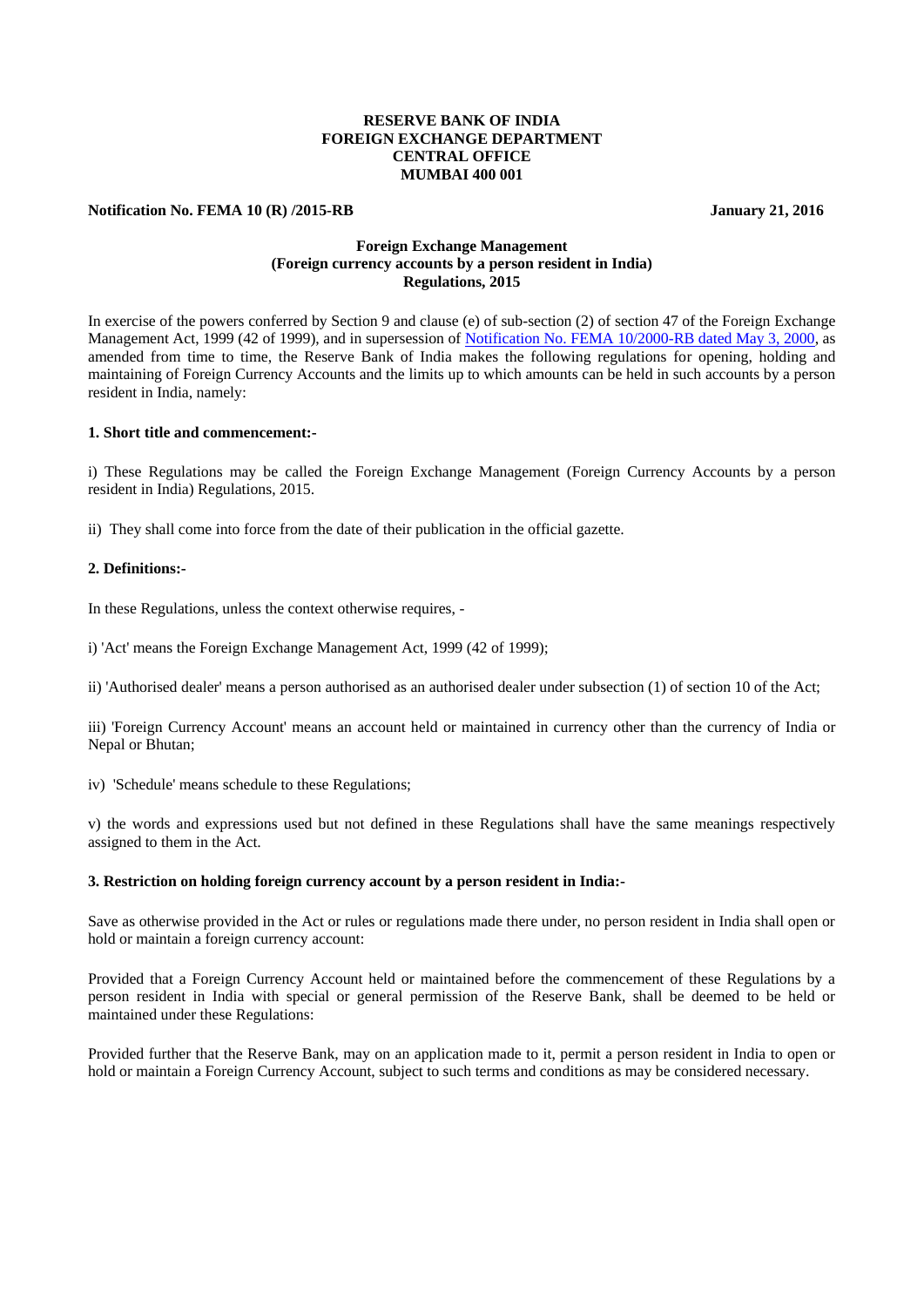# **4. Opening, holding and maintaining Foreign Currency Accounts in India**

### **(A) Exchange Earners' Foreign Currency Account**:-

A person resident in India may open, hold and maintain with an authorised dealer in India, a Foreign Currency Account to be known as Exchange Earners' Foreign Currency (EEFC) Account, subject to the terms and conditions of the Exchange Earners' Foreign Currency Account Scheme specified in the Schedule I.

### **(B) Resident Foreign Currency Account:-**

(1) A person resident in India may open, hold and maintain with an authorised dealer in India a Foreign Currency Account, to be known as a Resident Foreign Currency (RFC) Account, out of foreign exchange –

- (a) received as pension or any other superannuation or other monetary benefits from his employer outside India; or
- (b) realised on conversion of the assets referred to in sub-section (4) of section 6 of the Act, and repatriated to India; or
- (c) received or acquired as gift or inheritance from a person referred to in sub-section (4) of section 6 of the Act; or
- (d) referred to in clause (c) of section 9 of the Act, or acquired as gift or inheritance there from; or
- (e) received as the proceeds of life insurance policy claims/ maturity/ surrender values settled in foreign currency from an insurance company in India permitted to undertake life insurance business by the Insurance Regulatory and Development Authority.

(2) The funds in a Resident Foreign Currency Account opened or held or maintained in terms of sub-regulation (1) shall be free from all restrictions regarding utilisation of foreign currency balances including any restriction on investment in any form, by whatever name called, outside India.

(3) Resident individuals are permitted to include resident relative(s) as joint holder(s) in their Resident Foreign Currency account on 'former or survivor' basis. However, such resident Indian relative joint account holder shall not be eligible to operate the account during the life time of the resident account holder.

*Explanation* – For the purpose of this sub-regulation, the expression 'relative' shall have the same meaning as assigned to it under section 2(77) of the Companies Act, 2013.

#### **(C) Resident Foreign Currency (Domestic) Account**

(1) A resident Individual may open, hold and maintain with an Authorised Dealer in India a foreign currency account, to be known as Resident Foreign Currency (Domestic) Account, out of foreign exchange acquired in the form of currency notes, bank notes and travellers' cheques as under:

- (a) by way of payment for services not arising from any business in or anything done in India while on a visit to any place outside India; or
- (b) from any person not resident in India and who is on a visit to India, as honorarium or gift or for services rendered or in settlement of any lawful obligation; or
- (c) by way of honorarium or gift while on a visit to any place outside India; or
- (d) in the form of unspent amount of foreign exchange acquired by him from an authorised person for travel abroad; or
- (e) as gift from a relative;

*Explanation* - For the purpose of this sub-regulation, the expression 'relative' shall have the same meaning as assigned to it under section 2(77) of the Companies Act, 2013.

(f) by way of earning through export of goods/ services, or as royalty, honorarium or by any other lawful means;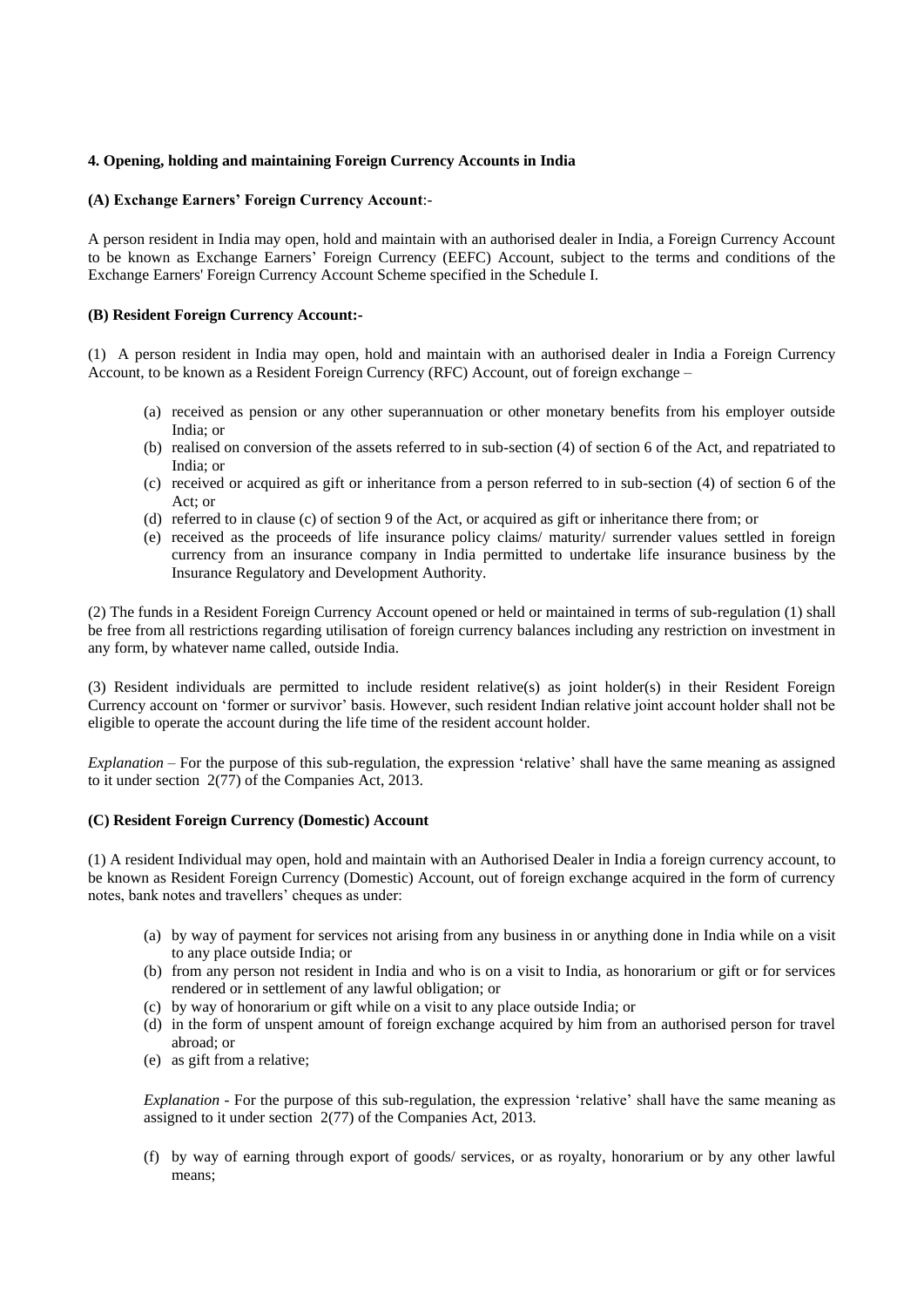- (g) representing the disinvestment proceeds received by the resident account holder on conversion of shares held by him to ADRs/ GDRs under the DR Scheme, 2014 approved by the Government of India.
- (h) by way of earnings received as the proceeds of life insurance policy claims/ maturity/ surrender values settled in foreign currency from an insurance company in India permitted to undertake life insurance business by the Insurance Regulatory and Development Authority

(2) Debits to the account shall be for payments towards a current account transaction in accordance with the provisions of the Foreign Exchange Management (Current Account Transactions) Rules, 2000 and towards a capital account transaction permissible under the Foreign Exchange Management (Permissible Capital Account Transactions) Regulations, 2000.

(3) The account shall be maintained in the form of Current Account and shall not bear any interest.

(4) There shall be no ceiling on the balances in the account

## **(D) A Unit in a Special Economic Zone (SEZ)**

A unit located in a Special Economic Zone may open hold and maintain a Foreign Currency Account with an authorized dealer in India provided that,

- (a) all foreign exchange funds received by the unit in the Special Economic Zone (SEZ) are credited to such account,
- (b) no foreign exchange purchased in India against rupees shall be credited to the account without prior permission from the Reserve Bank,
- (c) the funds held in the account shall be used for bona fide trade transactions of the unit in the SEZ with the person resident in India or otherwise,
- (d) the balances in the accounts shall be exempt from the restrictions imposed under Rule 5, except item 1(ii) of the Schedule III, of the Government of India Notification No.GSR.381(E) dated May 3, 2000, as amended from time to time.

Provided that the funds held in these accounts shall not be lent or made available in any manner to any person or entity resident in India not being a unit in Special Economic Zones**.**

#### **(E) Diamond Dollar Accounts (DDAs)**

An Authorized Dealer Category-I bank in India may allow firms and companies who comply with the eligibility criteria stipulated in the Foreign Trade Policy of Government of India, in force from time to time and the directions as may be issued by Reserve Bank of India, from time to time, to open, hold and maintain Diamond Dollar Accounts (DDAs) in India subject to the terms and conditions of the DDA Scheme specified in Schedule II.

# **(F) Exporters**

A person resident in India, being an exporter who has undertaken a construction contract or a turnkey project outside India or who is exporting services or engineering goods from India on deferred payment terms may open, hold and maintain a Foreign Currency Account with a bank in India, provided that -

- (a) approval as required under the Foreign Exchange Management (Export of goods and services) Regulations, 2015 has been obtained for undertaking the contract/ project/ export of goods or services, and
- (b) the terms and conditions stipulated in the letter of approval have been duly complied with.

## **(G) Other cases**

(1) The Indian agent of a shipping or an airline company incorporated outside India, may open, hold and maintain a Foreign Currency Account with an authorized dealer in India for meeting the local expenses in India of such airline or shipping company: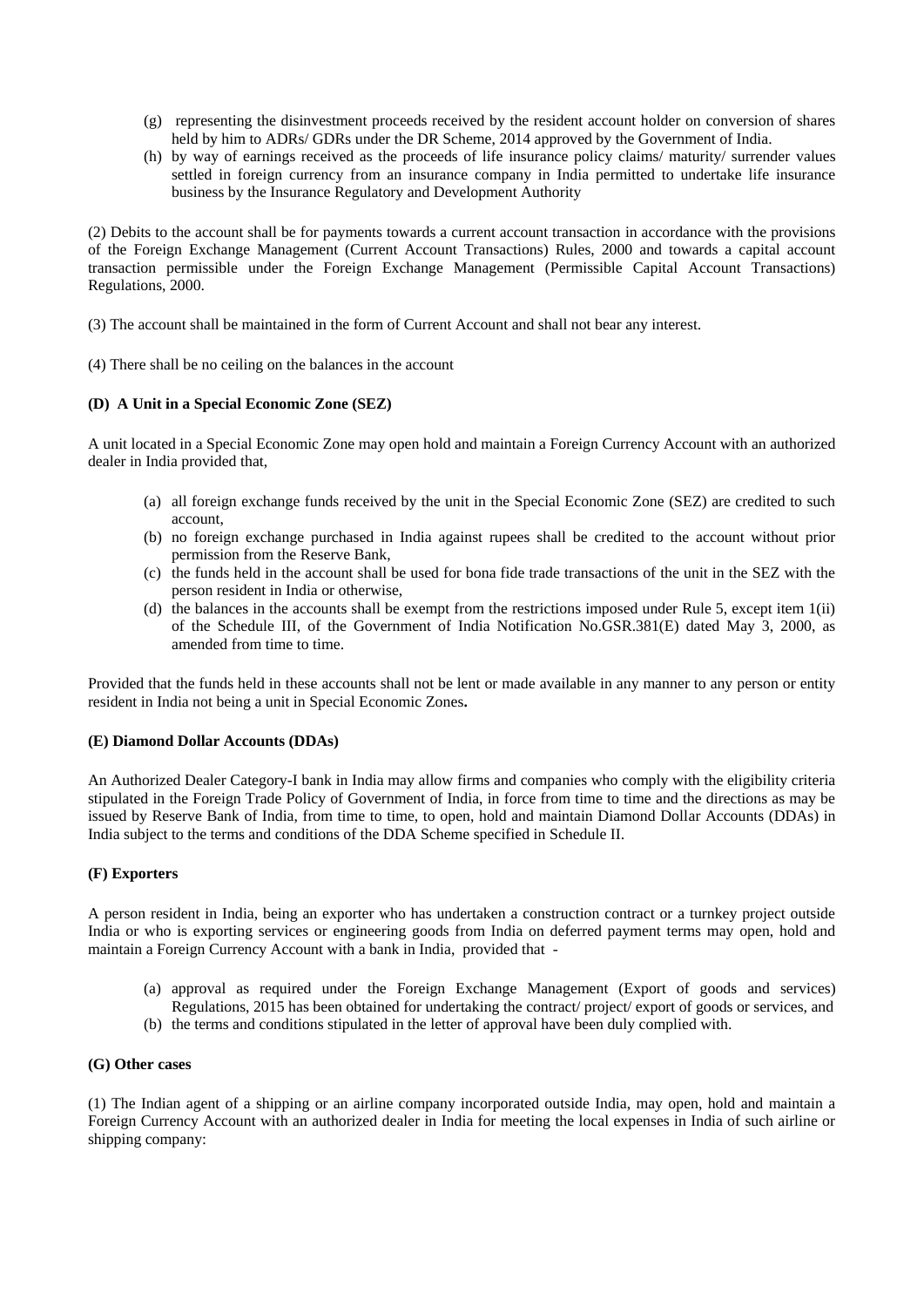Provided that the credits to such accounts are only by way of freight or passage fare collections in India or from his principal outside India.

(2) An authorized dealer in India may, subject to the directions as may be issued by the Reserve Bank, allow shipmanning/ crew managing agencies in India to open and maintain non-interest bearing foreign currency accounts in India for the purpose of undertaking transactions in the ordinary course of their business.

(3) An authorized dealer in India may, subject to the directions as may be issued by the Reserve Bank, allow Project Offices set up in India by foreign companies in terms of Foreign Exchange Management (Establishment in India of Branch or Office or other Place of Business) Regulations, 2000 dated May 3, 2000, as amended from time to time to open, hold and maintain non-interest bearing one or more foreign currency accounts in India for the projects to be executed in India.

(4) An Indian company receiving foreign investment under FDI route in terms of Foreign Exchange Management (Transfer or Issue of security by a Person Resident outside India) Regulations, 2000 dated May 3, 2000, may open and maintain a foreign currency account with an Authorized Dealer in India.

Provided that the Indian investee company has impending foreign currency expenditure and the account shall be closed immediately after the requirements are completed and in no case shall be operational for more than six months from the date of opening of such account.

(5) An authorized dealer in India may, subject to the directions as may be issued by the Reserve Bank, allow opening temporary foreign currency accounts by organisers of international seminars, conferences, conventions etc. for holding such events in India for the receipt of the delegate fees and payment towards expenses including payment to special invitees from abroad.

## **5. Opening, holding and maintaining a Foreign Currency Account outside India:-**

## **(A) Accounts of authorised dealers or their branches**

(1) An authorised dealer in India may open, hold and maintain with his branch or head office or correspondent outside India, a Foreign Currency Account for the purpose of transacting foreign exchange business and other matters incidental thereto, in accordance with the provisions of the Act or the rules or regulations made or the directions issued thereunder.

(2) A branch outside India of a bank incorporated or constituted in India may open, hold and maintain with a bank outside India, a Foreign Currency Account for the purpose of carrying on normal banking business outside India, subject to compliance with the directions or guidelines issued from time to time by the Reserve Bank, and the regulatory authority in the country where the branch is located.

#### **(B) Account by a company/ firm in the name of its office/ branch/ representative outside India**

A firm or a company or a body corporate registered or incorporated in India (hereinafter referred to as 'the Indian entity') may open, hold and maintain in the name of its office (trading or non-trading) or its branch set up outside India or its representative posted outside India, a foreign currency account with a bank outside India by making remittances from India for the purpose of normal business operations of the office/ branch or representative;

Provided that –

- (a) the overseas branch/ office has been set up or representative is posted overseas for conducting normal business activities of the Indian entity;
- (b) the total remittances made under this sub-Regulation by the Indian entity, to all such accounts in an accounting year shall not exceed

(i) 15 per cent of the average annual sales/ income or turnover of the Indian entity during the last two financial years or up to 25 per cent of the net worth, whichever is higher, where the remittances are made to meet initial expenses of the branch or office or representative; and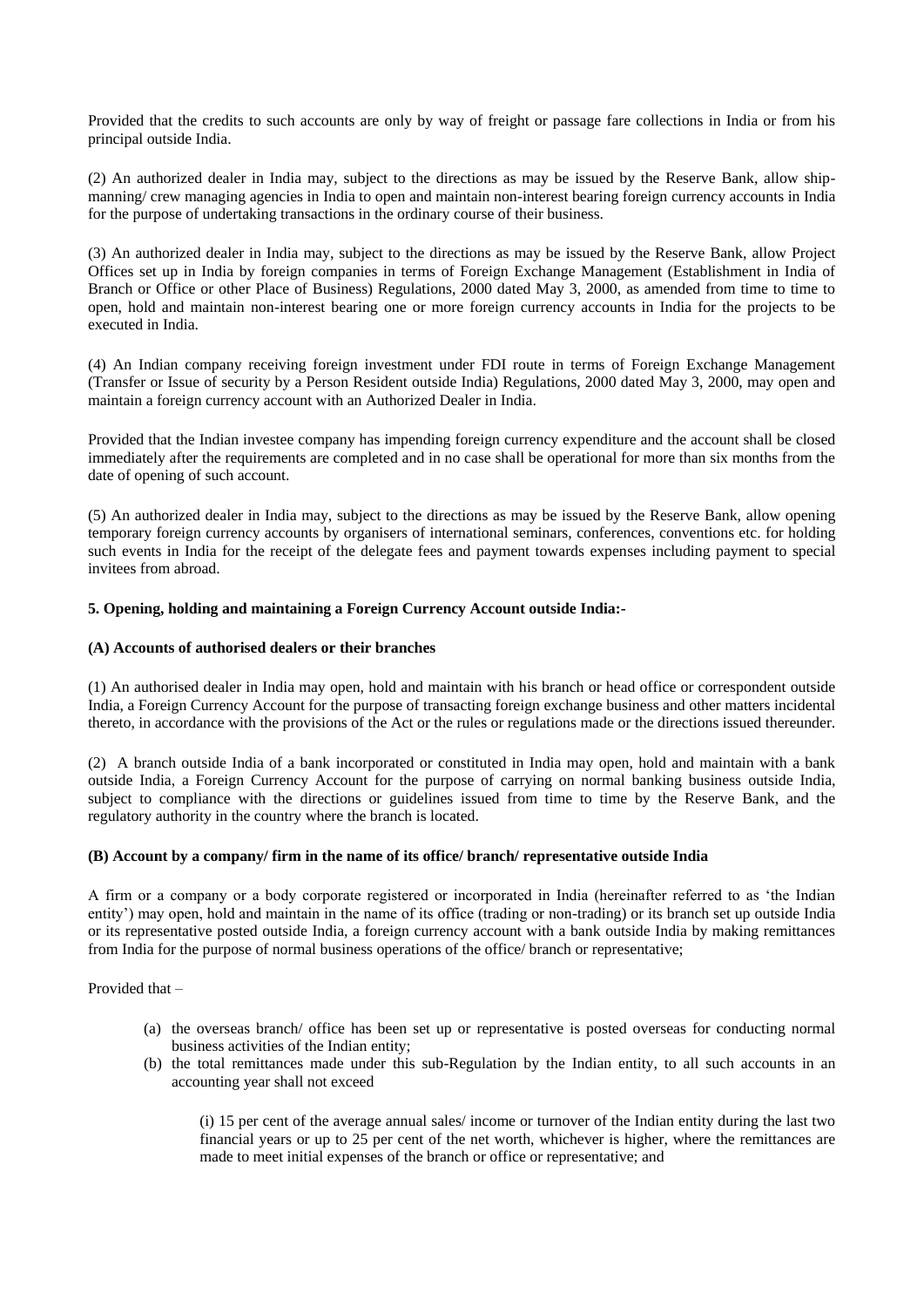(ii) 10 per cent of such average annual sales/ income or turnover during the last financial year where the remittances are made to meet recurring expenses of the branch or office or representative;

- (c) the overseas branch/ office/ representative shall not enter in any contract or agreement in contravention of the Act, Rules or Regulations made thereunder;
- (d) the account so opened, held or maintained shall be closed,

(i) if the overseas branch/ office is not set up within six months of opening the account, or

- (ii) within one month of closure of the overseas branch/ office, or
- (iii) where no representative is posted for six months,

and the balance held in the account shall be repatriated to India;

Provided further that the restriction contained in clause (b) of the first proviso shall not apply in a case where –

- 1) the remittances to the account maintained under this sub-Regulation are made out of funds held in EEFC account of the Indian entity, or
- 2) the overseas branch/ office is set up or representative posted by a 100% Export Oriented Unit (EOU) or a unit in Export Processing Zone (EPZ) or in a Hardware Technology Park or in a Software Technology Park, within two years of establishment of the Unit.

Explanation: For the purpose of this sub-Regulation,

- 1) Purchase of acquisition of office equipment and other assets required for normal business operations of the overseas branch/ office/ representative will not be deemed as a capital account transaction;
- 2) Transfer or acquisition of immovable property outside India, other than by way of lease not exceeding five years, by the overseas branch/ office/ representative will be subject to the Foreign Exchange Management (Acquisition and Transfer of Immovable Property outside India) Regulations, 2015.

#### **(C) Exporters**

A person resident in India, being an exporter who has undertaken a construction contract or a turnkey project outside India or who is exporting services or engineering goods from India on deferred payment terms may open, hold and maintain a Foreign Currency Account with a bank outside India, provided that -

a) approval as required under the Foreign Exchange Management (Export of goods and services) Regulations, 2015 has been obtained for undertaking the contract/ project/ export of goods or services, and

b) the terms and conditions stipulated in the letter of approval have been duly complied with.

## **(D) For making Overseas Direct Investment**

An Indian party may open, hold and maintain Foreign Currency Account abroad for the purpose of making overseas direct investments subject to the following terms and conditions:

- (a) The Indian party is eligible for making overseas direct investment in terms of Foreign Exchange Management (Transfer or Issue of Any Foreign Security) Regulations, 2004 as amended from time to time
- (b) The host country regulations stipulate that the investment into the country is required to be routed through a designated account.
- (c) The account shall be opened, held and maintained as per the regulation of the host country.
- (d) The remittances sent to the account by the Indian party should be utilized only for making overseas direct investment into the Joint Venture/ Wholly Owned Subsidiary (JV/ WOS) abroad.
- (e) Any amount received in the account by way of dividend and/ or other entitlements from the subsidiary shall be repatriated to India within 30 days from the date of credit.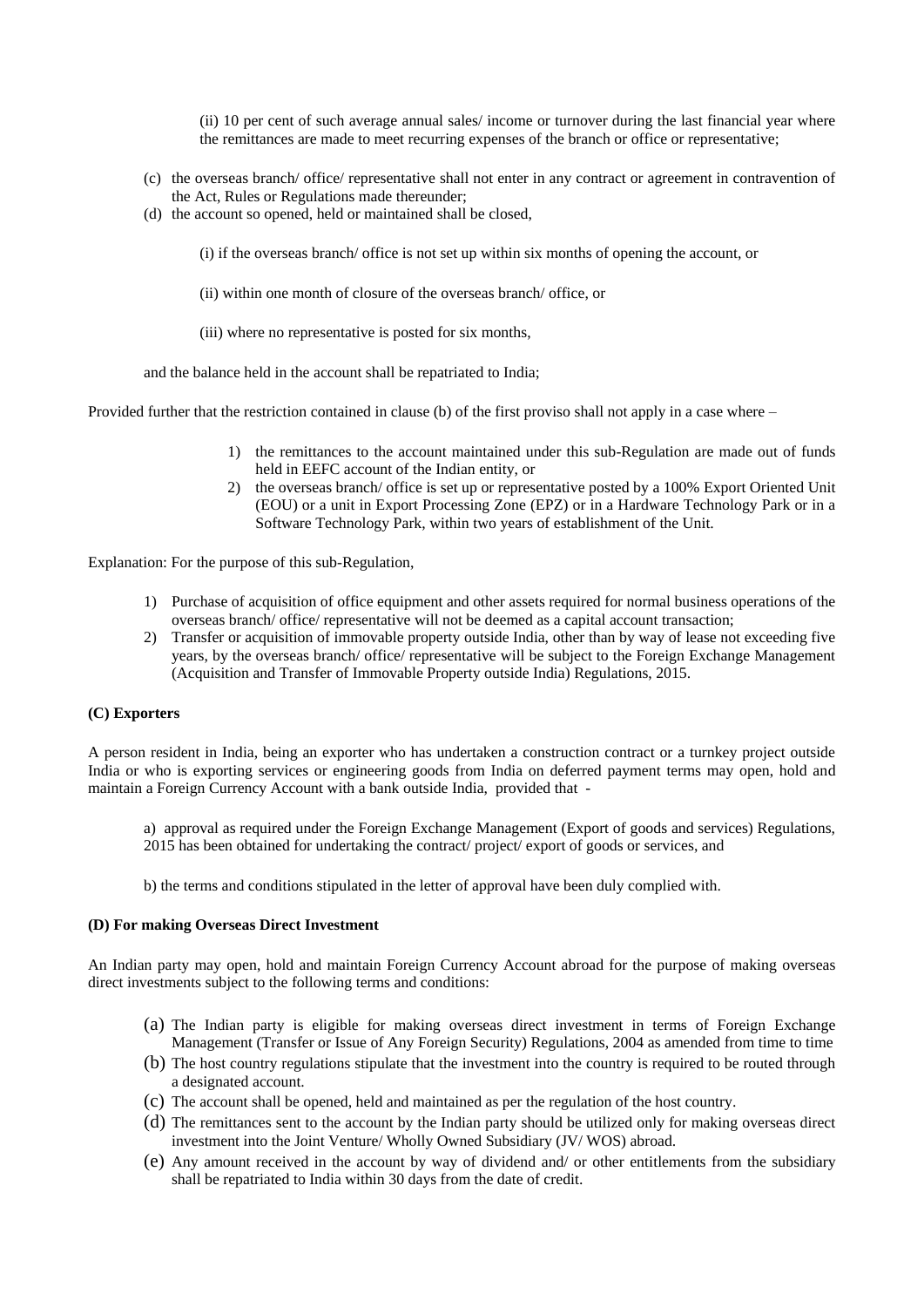- (f) The Indian party should submit the details of debits and credits in the account on yearly basis to the designated AD bank with a certificate from the Statutory Auditors of the Indian party certifying that the account was maintained as per the host country laws and the extant FEMA regulations / provisions as applicable.
- (g) The account so opened shall be closed immediately or within 30 days from the date of disinvestment from JV/ WOS or cessation thereof.

*Explanation*: For the purpose of this regulation, the expression 'Indian party' shall have the same meaning as assigned to it in Foreign Exchange Management (Transfer or Issue of any Foreign Security) Regulations, 2004."

# **(E) Other Cases**

(1) Subject to compliance with the conditions in regard to raising of External Commercial Borrowings (ECB) or raising of resources through American Depository Receipts (ADRs) or Global Depository Receipts (GDRs), the funds so raised may, pending their utilisation or repatriation to India, be held in deposits in foreign currency accounts with a bank outside India.

(2) A shipping or airline company incorporated in India may open, hold and maintain with a bank outside India, a Foreign Currency Account for the purpose of undertaking transactions in the ordinary course of its business.

(3) Life Insurance Corporation of India or General Insurance Corporation of India and its subsidiaries may open, hold and maintain with a bank outside India, a Foreign Currency Account for the purpose of meeting the expenditure incidental to the insurance business carried on by them and for that purpose, credit to such account the insurance premia received by them outside India.

(4) Resident individuals may open, maintain and hold foreign currency accounts with a bank outside India for making remittances under the Liberalised Remittance Scheme (hereinafter referred to as the "Scheme"). The account may be used for putting though all transactions connected with or arising from remittances eligible under this Scheme

(5) A person resident in India who has gone out of India to participate in an exhibition/ trade fair outside India may open, hold and maintain a Foreign Currency Account with a bank outside India for crediting the sale proceeds of goods on display in the exhibition/ trade fair:

Provided that the balance in the account is repatriated to India through normal banking channels within a period of one month from the date of closure of the exhibition/ trade fair.

(6) A person resident in India who has gone abroad for studies may open, hold and maintain a Foreign Currency Account with a bank outside India during his stay outside India.

Provided that all credits from India into the account shall be made in accordance with the Act, Rules and Regulations made thereunder.

*Provided further* that on his return to India, after completion of studies, such an account will deemed to have been opened under the Liberalised Remittance Scheme.

(7) A person resident in India who is on a visit to a foreign country may open, hold and maintain a Foreign Currency Account with a bank outside India during his stay outside India, provided that on his return to India, the balance in the account is repatriated to India.

(8) (i) A citizen of a foreign State, resident in India, being an employee of a foreign company or a citizen of India, employed by a foreign company outside India and in either case on deputation to the office/ branch/ subsidiary/ joint venture/ group company in India of such foreign company may open, hold and maintain a foreign currency account with a bank outside India and receive the whole salary payable to him for the services rendered to the office/ branch/ subsidiary/ joint venture/ group company in India of such foreign company, by credit to such account, subject to payment of taxes, as applicable in India.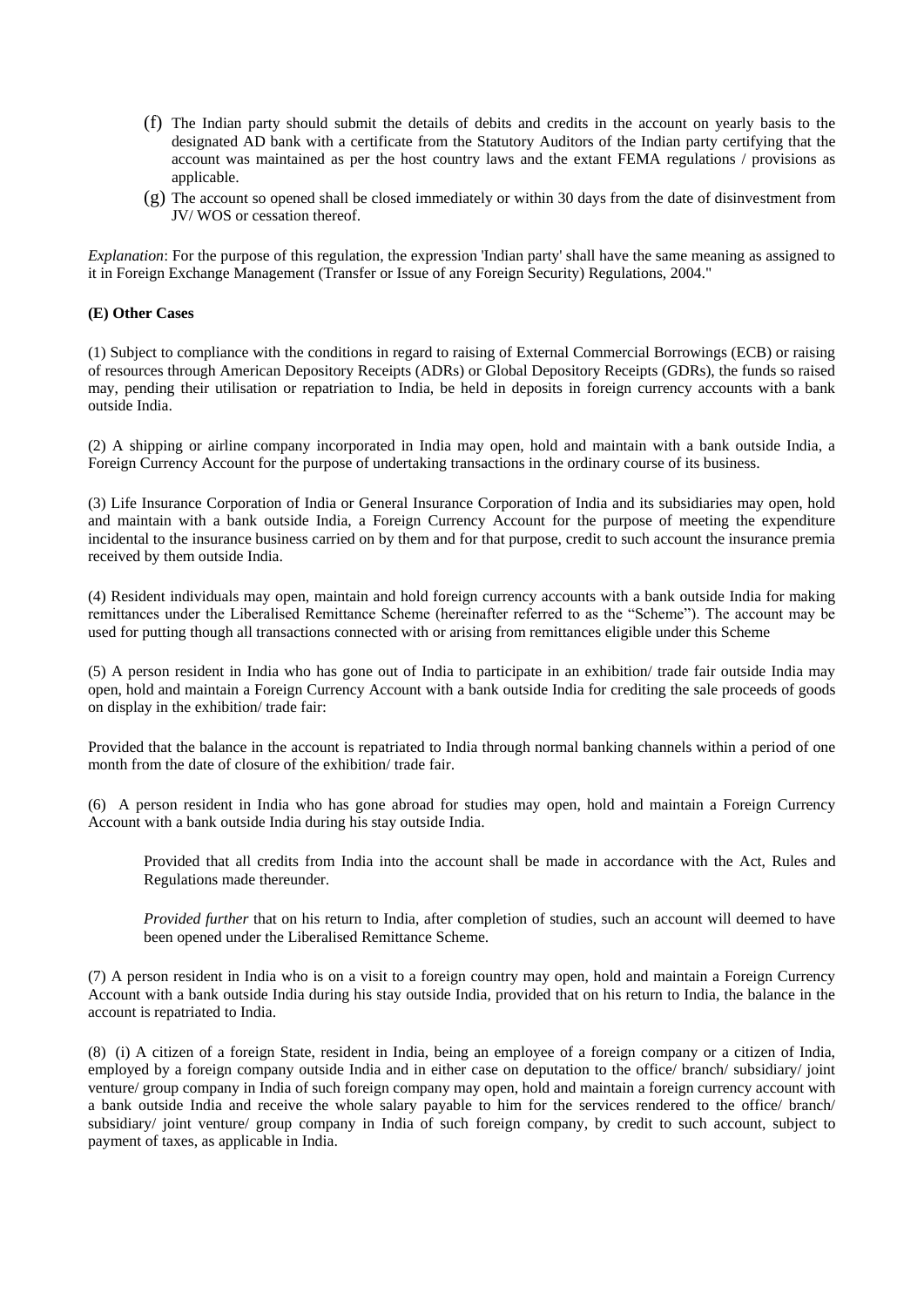(ii) A citizen of a foreign State resident in India being in employment with a company incorporated in India may open, hold and maintain a foreign currency account with a bank outside India and remit the whole salary received in India in Indian Rupees, to such account, for the services rendered to such an Indian company, subject to payment of taxes, as applicable in India.

*Explanation*:- For the purpose of this sub regulation, the expression 'company' shall include a 'Limited Liability Partnership' as defined under The Limited Liability Partnership Act, 2008.

# **6. Types of accounts:-**

Unless otherwise specified in these Regulations, a Foreign Currency Account with an authorised dealer in India under these Regulations may be opened, held and maintained:

a) in the form of current or savings or term deposit account in cases where the account holder is an individual, and in the form of current account or term deposit account in all other cases:

Provided that the EEFC account referred to in Regulation 4 (A), shall be opened, held or maintained in a manner as prescribed by the Reserve Bank from time to time.

b) singly or jointly in the name of person eligible to open, hold and maintain such account.

## **7. Remittances out of the account after the account holder's death:-**

On the death of a foreign currency account holder, -

a) the authorised dealer with whom the account is held or maintained may remit to a nominee being a person resident outside India, funds to the extent of his share or entitlement from the account of the deceased account holder;

b) a nominee being a person resident in India, who is desirous of remitting funds outside India out of his share for meeting the liabilities abroad of the deceased, may apply to the Reserve Bank for such remittance;

c) A resident nominee of an account held outside India in accordance with Regulation 5 shall close the account and bring back the proceeds to India through banking channels.

# **8. Responsibility of authorised dealers maintaining foreign currency accounts:-**

An authorised dealer maintaining foreign currency accounts shall -

a) comply with the directions issued by the Reserve Bank from time to time; and

b) submit periodic return or statement, if any, as may be stipulated by the Reserve Bank.

**(B P Kanungo) Principal Chief General Manager**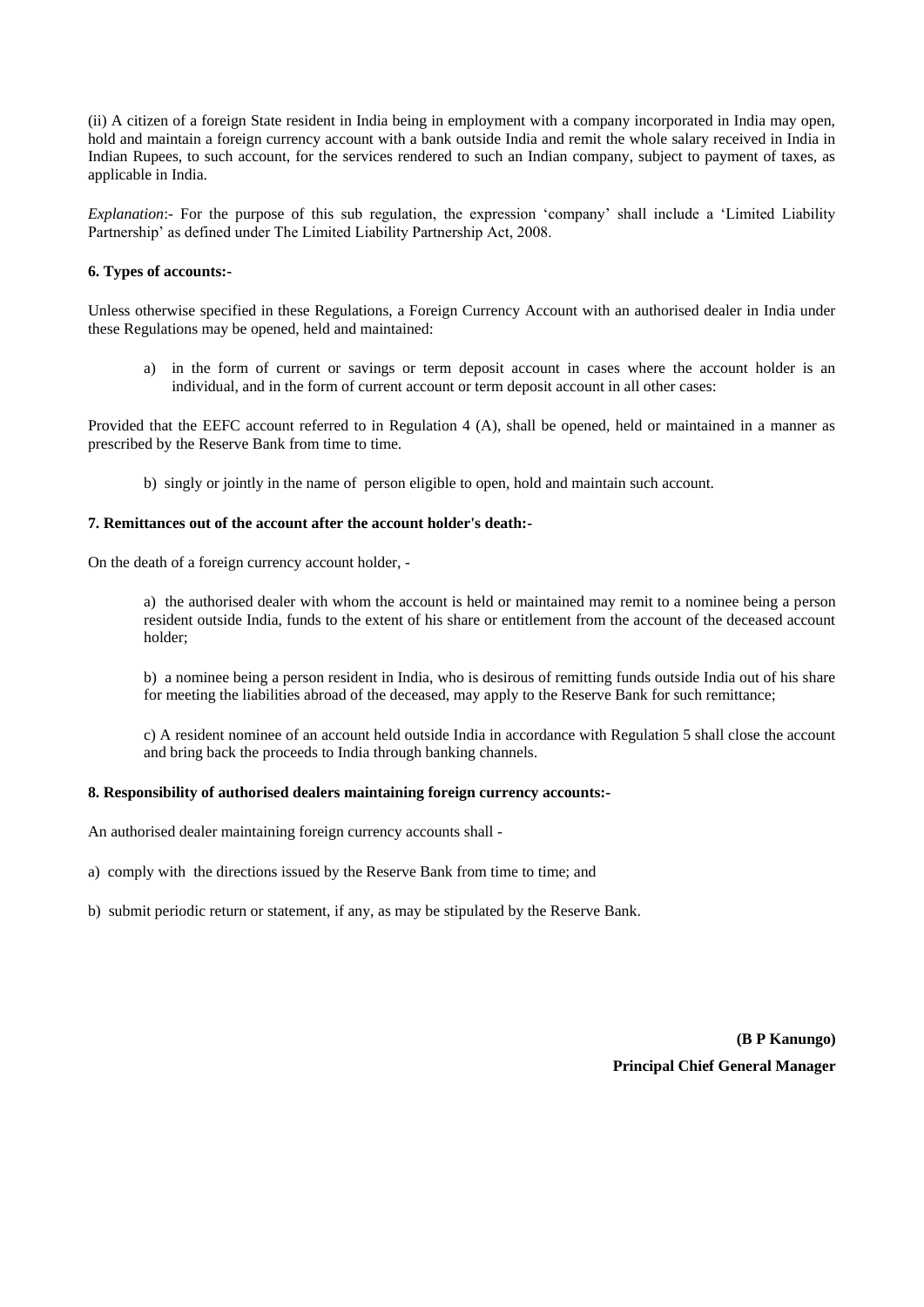# **Schedule I (See Sub-Regulation (A) of Regulation 4)**

# **Exchange Earner's Foreign Currency (EEFC) Account Scheme**

### **1. Limit up to which foreign currency may be credited to EEFC account**

(1) A person resident in India may credit to the EEFC Account with an Authorised Dealer in India 100 percent of the foreign exchange earnings as specified here under:

i) inward remittance through banking channel, other than the remittance received pursuant to any undertaking given to the Reserve Bank or which represents foreign currency loan raised or investment received from outside India or those received for meeting specific obligations by the account holder;

ii) payments received in foreign exchange by a 100 per cent Export Oriented Unit or a unit in (a) Export Processing Zone or (b) Software Technology Park or (c) Electronic Hardware Technology Park for supply of goods to similar such unit or to a unit in Domestic Tariff Area and also payments received in foreign exchange by a unit in Domestic Tariff Area for supply of goods to a unit in Special Economic Zone (SEZ);

iii) payments received by an exporter from an account maintained with an authorised dealer for the purpose of counter trade, in accordance with the approval granted in terms of the Foreign Exchange Management (Export of Goods and Services) Regulations, 2015, as amended from time to time;

iv) advance remittance received by an exporter towards export of goods or services;

v) payment received for export of goods and services from India, out of funds representing repayment of State Credit in U.S. dollar held in the account of Bank for Foreign Economic Affairs, Moscow, with an authorised dealer in India;

(vi) Professional earnings including director's fees, consultancy fees, lecture fees, honorarium and similar other earnings received by a professional by rendering services in his individual capacity.

(2) For the purpose of the sub-paragraph (1), payment received through an international credit card for which reimbursement will be provided in foreign exchange may be regarded as a remittance through banking channels.

## **2. Permissible credits to EEFC account**

Following credits may be made to an EEFC Account, namely –

i) Inward remittance/ payment received by the recipient in foreign exchange subject to the provisions of paragraph (1);

- ii) Interest earned on the funds held in the account;
- iii) Re-credit of unutilised foreign currency earlier withdrawn from the account;

iv) Amount representing repayment by the account holder's importer customer, of loan/ advances granted in terms of clause (iv) of Paragraph 3.

v) Representing the disinvestment proceeds received by the resident accountholder on conversion of shares held by him to ADRs/ GDRs under the DR Scheme, 2014 approved by the Government of India

# **3. Permissible debits to the EEFC account**

Following debits may be made to an EEFC Account, namely -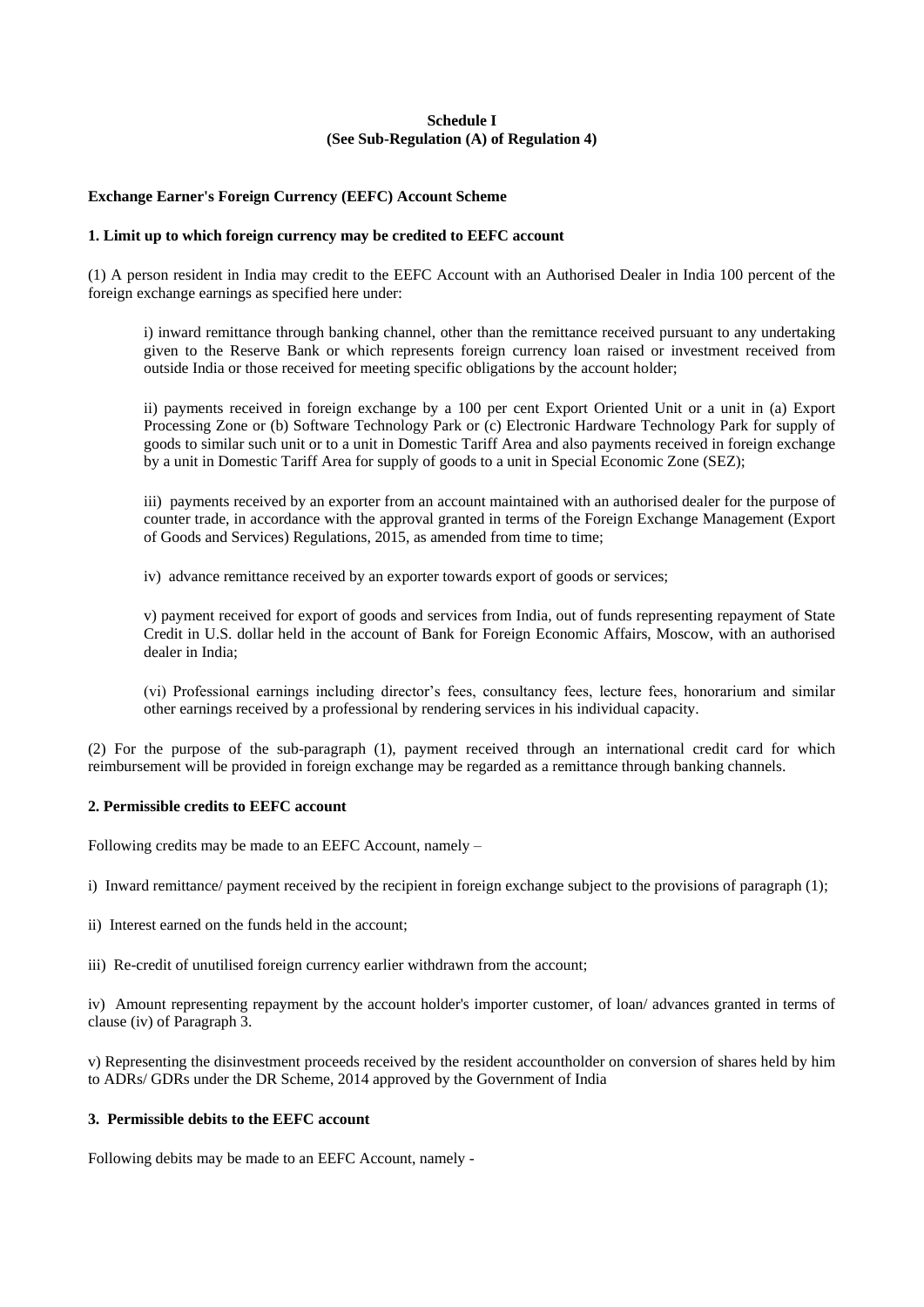i) Payment outside India towards a current account transaction in accordance with the provisions of the Foreign Exchange Management (Current Account Transactions) Rules, 2000 and towards a capital account transaction permissible under the Foreign Exchange Management (Permissible Capital Account Transactions) Regulations, 2000.

ii) Payment in foreign exchange towards cost of goods purchased from a 100 percent Export Oriented Unit or a Unit in (a) Export Processing Zone or (b) Software Technology Park or (c) Electronic Hardware Technology Park

iii) Payment of customs duty in accordance with the provisions of Export Import Policy of Central Government for the time being in force.

iv) Trade related loans/ advances, by an exporter holding such account to his importer customer outside India, subject to compliance with the Foreign Exchange Management (Borrowing and Lending in Foreign Exchange) Regulations, 2000.

v) Payment in foreign exchange to a person resident in India for supply of goods/ services including payments for air fare and hotel expenditure.

## **4. Miscellaneous:-**

i) There is no restriction on withdrawal in rupees of funds held in an EEFC account. However, the amount so withdrawn in rupees cannot be re-credited to the account.

ii) Authorised dealer may issue cheque books of separate series with the superscription "EEFC Account" to the account holders maintaining such accounts, and also satisfy himself while honouring the cheques that the payment made by the account holder by issue of a cheque is permissible under these Regulations.

(iii) Resident individuals are permitted to include resident relative(s) as a joint holder(s) in their EEFC account on 'former or survivor' basis. However, such resident Indian relative(s) shall not be eligible to operate the account during the life time of the resident account holder.

*Explanation* – For the purpose of this sub-regulation, 'relative' means relative as defined in section 2(77) of the Companies Act, 2013.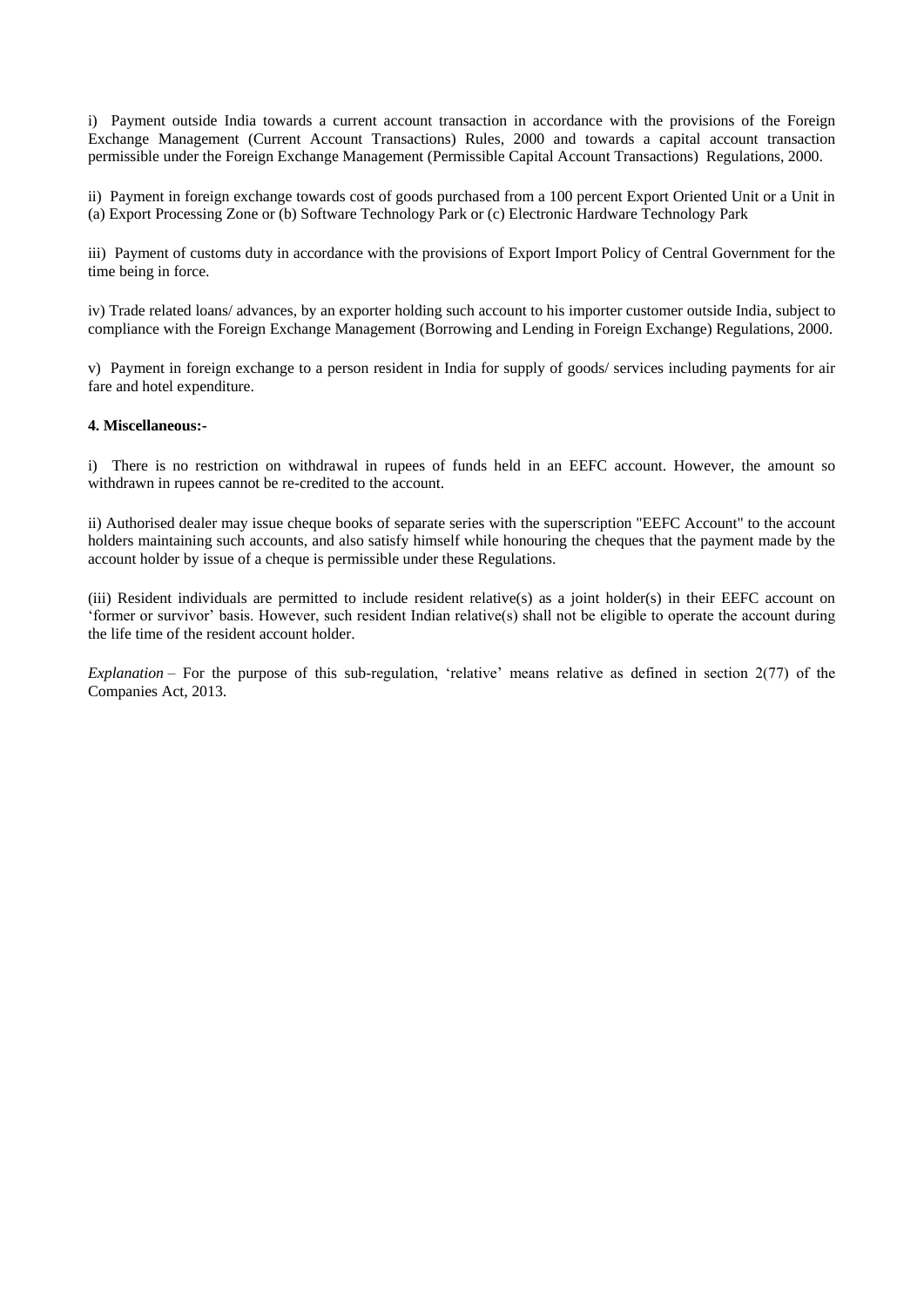# **Schedule II (See Sub – regulation (E) of Regulation 4)**

## **Diamond Dollar Account (DDA) Scheme**

# **1. Firms and companies may open and maintain DDA with AD Category–I banks, subject to the following terms and conditions:-**

a) The exporter should comply with the eligibility criteria stipulated in the Foreign Trade Policy of the Government of India, issued from time to time.

b) The DDA shall be opened in the name of the exporter and maintained in US Dollars only.

c) The account shall only be in the form of current account and no interest should be paid on the balance held in the account.

d) No intra-account transfer should be allowed between the DDAs maintained by the account holder.

e) An exporter firm/ company shall be permitted to open and maintain not more than 5 DDAs.

f) The balances held in the accounts shall be subject to Cash Reserve Ratio (CRR) and Statutory Liquidity Ratio (SLR) requirements.

g) Exporter firms and companies maintaining foreign currency accounts, excluding EEFC accounts, with banks in India or abroad, are not eligible to open Diamond Dollar Accounts.

# **2. Permissible Credits:-**

- i. Amount of pre-shipment and post-shipment finance availed in US Dollars.
- ii. Realisation of export proceeds from shipments of rough, cut, polished diamonds and diamond studded jewellery.
- iii. Realisation in US Dollars from local sale of rough, cut and polished diamonds.

# **3. Permissible Debits:-**

- i. Payment for import/ purchase of rough diamonds from overseas/ local sources.
- ii. Payment for purchase of cut and polished diamonds, coloured gemstones and plain gold jewellery from local sources.
- iii. Payment for import/ purchase of gold from overseas/ nominated agencies and repayment of US Dollars loans availed from the bank.
- iv. Transfer to rupee account of the exporter.

The above transactions are subject to the provisions of the Foreign Trade Policy of Government of India, issued from time to time.

# **4. Application Procedure:-**

The exporter firm/ company shall make an application in the format annexed to the AD Category – I bank for opening of the DDA. AD Category - I banks should assess the track record of the firm / company at the end of every licensing year (April-March). In case any firm/ company fails to meet the eligibility criteria, the account may be closed immediately.